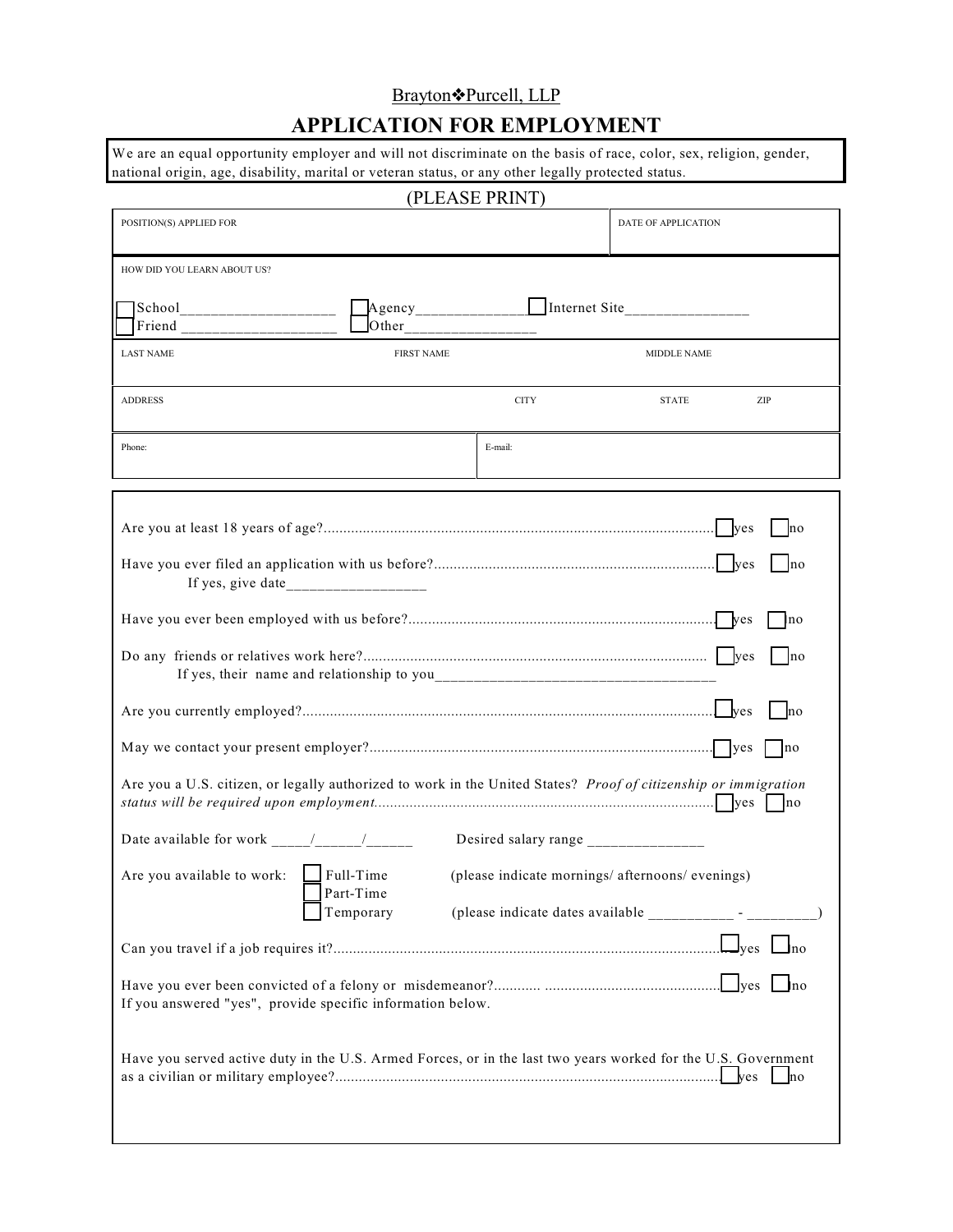### Brayton�Purcell, LLP

## EDUCATION

|                                   | Name and Address<br>of School | Course of Study | No. of Years<br>Completed | Diploma/Degree |
|-----------------------------------|-------------------------------|-----------------|---------------------------|----------------|
| High School                       |                               |                 |                           |                |
| College                           |                               |                 |                           |                |
| College                           |                               |                 |                           |                |
| Trade School or<br>Apprenticeship |                               |                 |                           |                |
| Other (Specify                    |                               |                 |                           |                |

**Describe any specialized training, apprenticeship, skills and extra-curricular activities.**

**Describe any job-related training received in the United States military.**

**List professional, trade, business or civic activities and offices held.** *You may exclude memberships which would reveal gender, race, religion, national origin, age, ancestry, disability or other protected status:*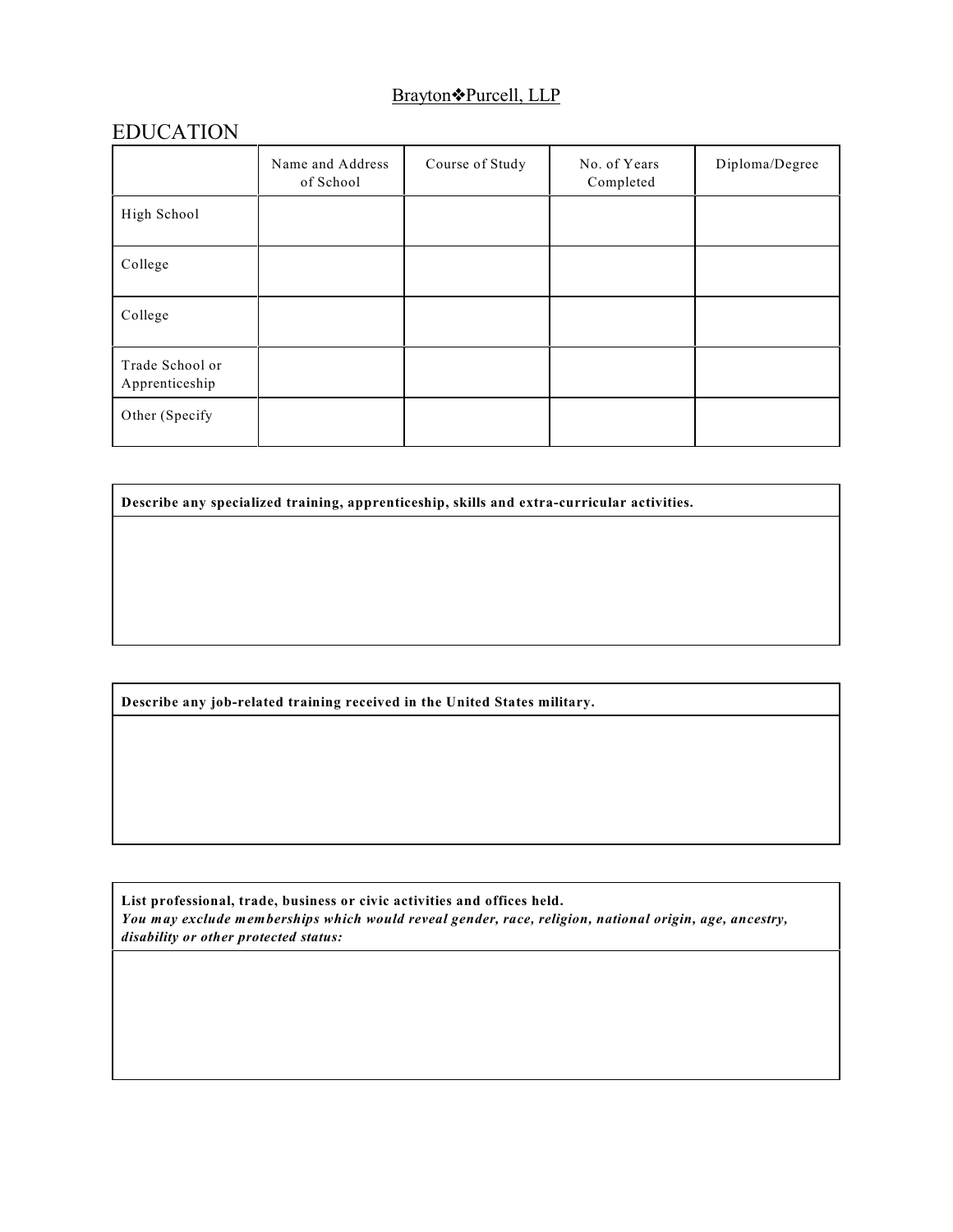### Brayton<sup>•</sup>Purcell, LLP

# EMPLOYMENT EXPERIENCE

Start with your present or most recent job. Include any job-related military service assignments and volunteer activities. You may exclude organizations which indicate race, color, religion, gender, national origin, disabilities or other protected status.

| 1.                        |              |                 |
|---------------------------|--------------|-----------------|
| <b>EMPLOYER</b>           | PHONE NUMBER | <b>POSITION</b> |
| <b>ADDRESS</b>            |              | WORK PERFORMED  |
| <b>SUPERVISOR / TITLE</b> |              |                 |
| <b>DATES EMPLOYED</b>     |              |                 |
| <b>FROM</b>               | TO           |                 |
| <b>SALARY</b>             |              |                 |
| STARTING                  | ENDING       |                 |
| <b>REASON FOR LEAVING</b> |              |                 |

| 2.                        |               |                       |
|---------------------------|---------------|-----------------------|
| <b>EMPLOYER</b>           | PHONE NUMBER  | <b>POSITION</b>       |
| <b>ADDRESS</b>            |               | <b>WORK PERFORMED</b> |
| <b>SUPERVISOR / TITLE</b> |               |                       |
| <b>DATES EMPLOYED</b>     |               |                       |
| <b>FROM</b>               | TO            |                       |
| <b>SALARY</b>             |               |                       |
| STARTING                  | <b>ENDING</b> |                       |
| <b>REASON FOR LEAVING</b> |               |                       |

| 3.                        |               |                 |
|---------------------------|---------------|-----------------|
| EMPLOYER                  | PHONE NUMBER  | <b>POSITION</b> |
| <b>ADDRESS</b>            |               | WORK PERFORMED  |
| <b>SUPERVISOR / TITLE</b> |               |                 |
| <b>DATES EMPLOYED</b>     |               |                 |
| <b>FROM</b>               | TO            |                 |
| SALARY                    |               |                 |
| STARTING                  | <b>ENDING</b> |                 |
| <b>REASON FOR LEAVING</b> |               |                 |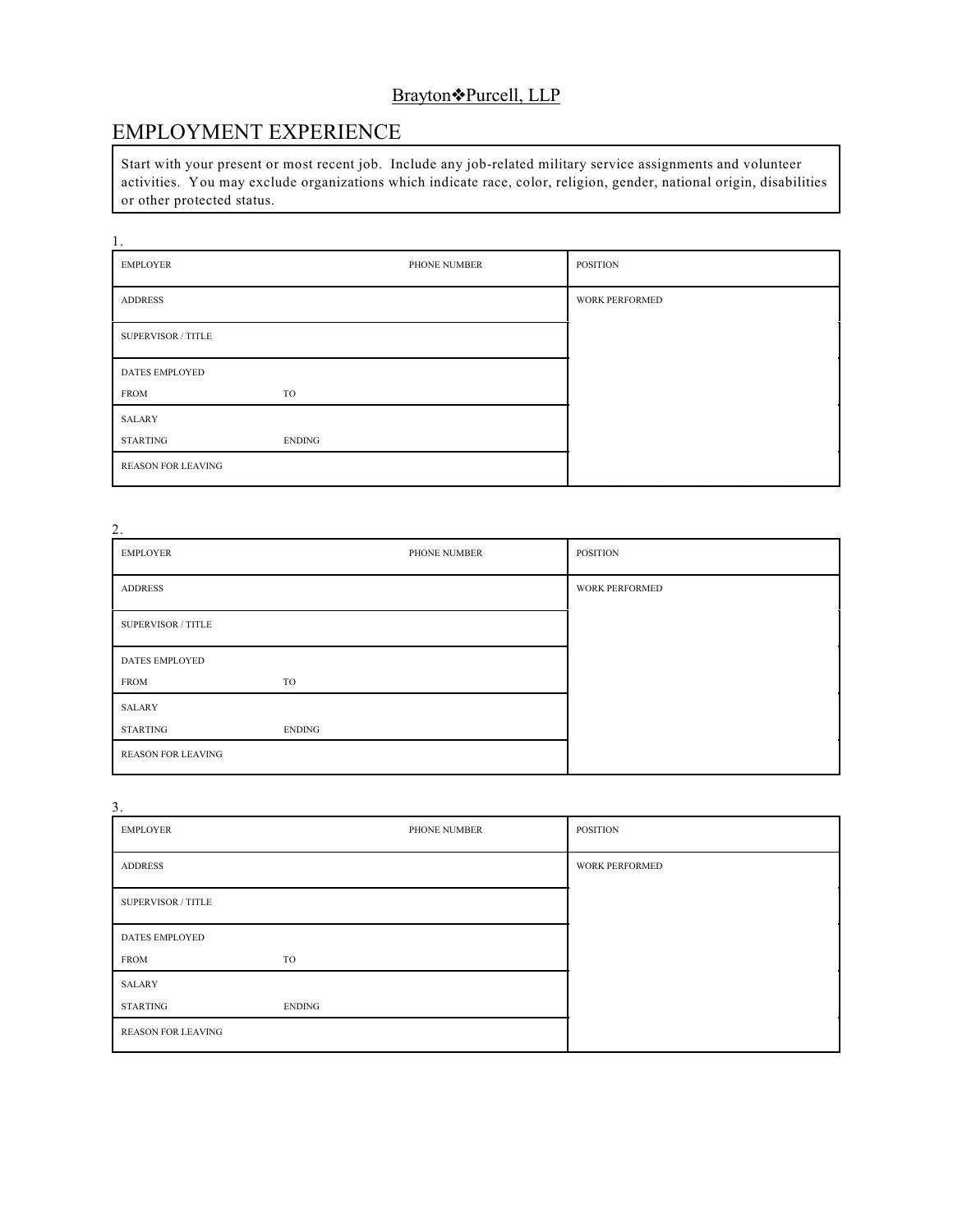#### Brayton�Purcell, LLP

## ADDITIONAL INFORMATION

#### **Other Qualifications**

Summarize special job-related skills and qualifications acquired from employment or other experience.

Software (check all that apply)

Excel Typing wpm Adobe Alpha/Numeric KPH

WordPerfect  $\Box$  PC/Mac Please list other software

**State any additional information you feel may be helpful to us in considering your application.**

Are you able to perform the essential functions of the job for which you are applying, either with or without reasonable accommodations?....................................................yes no If no, please describe the functions that cannot be performed.

References ( List three people, preferably supervisors or managers, who have direct knowledge of your work performance)

| <b>NAME</b>    | PHONE               | EMAIL        |
|----------------|---------------------|--------------|
| <b>COMPANY</b> | <b>RELATIONSHIP</b> |              |
| 2.             |                     |              |
| <b>NAME</b>    | PHONE               | <b>EMAIL</b> |
| <b>COMPANY</b> | <b>RELATIONSHIP</b> |              |

3.

1.

| NAME    | PHONE        | EMAIL |
|---------|--------------|-------|
| COMPANY | RELATIONSHIP |       |